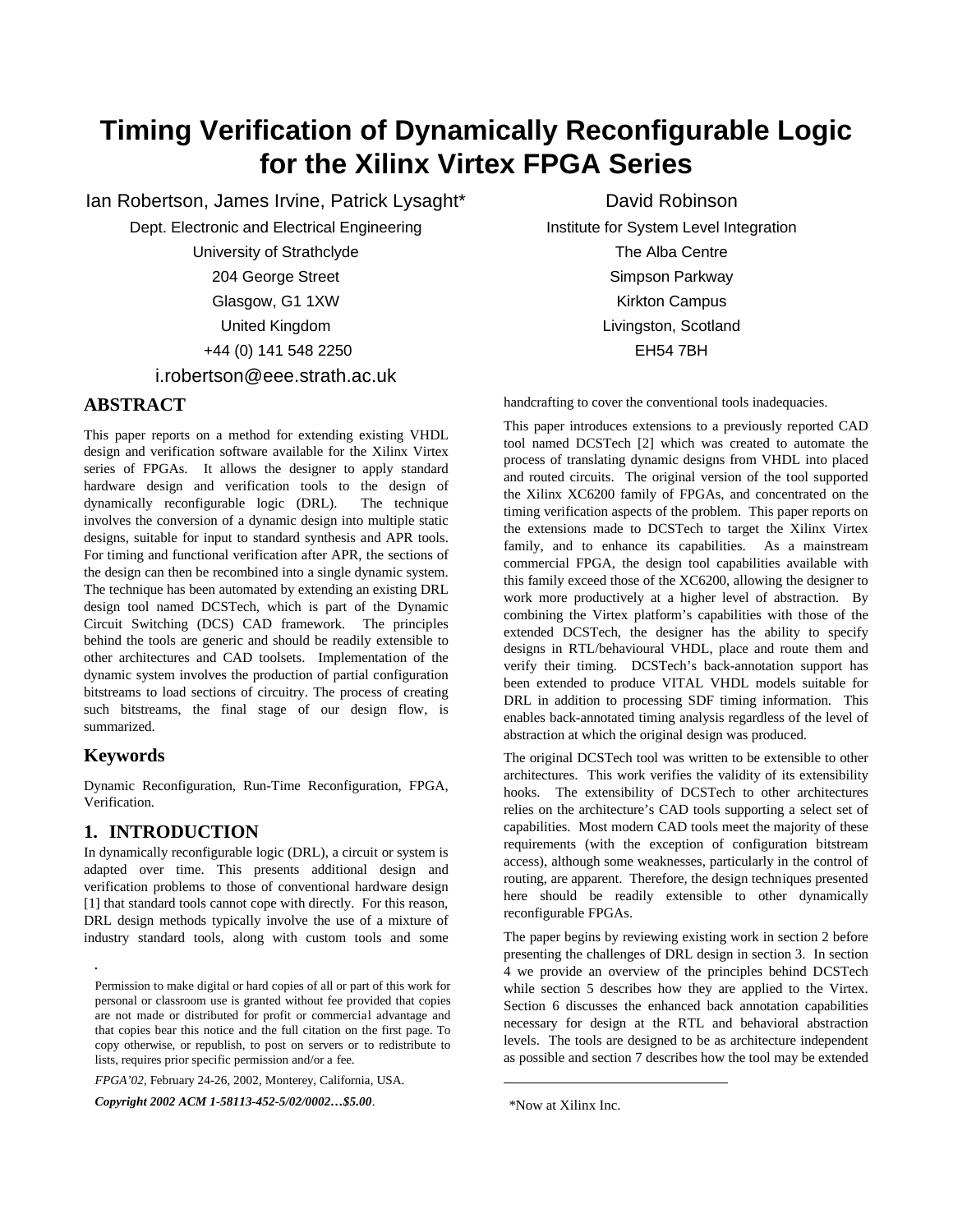to support other dynamically reconfigurable FPGAs. In section 8, we describe how partial configuration bitstreams may be obtained from the placed-and-routed subsections of the dynamic design, an area of current research. The design flow is illustrated with an example in section 9 before the paper concludes with remarks on future research into the use of other modern CAD techniques such as Static Timing Analysis (STA) within the DRL design flow.

# **2. EXISTING WORK**

Over the last six years, researchers have developed a number of tools and techniques, supporting different target DRL systems. The target systems can be characterized by their component set, the set of resources that make up the system. Custom Computing Machines (CCMs), for example, include processors, FPGAs and memory in their component set. Tools ranging from high-level language compilers to structural-level hardware/software co-design environments have been designed for such target systems. CCM compilers include tools such as Nimble [3], and compilers for the GARP chip [4], which compile ANSI-C. In addition to standard C compilation, CCM compilers partition the application into a software executable and a set of hardware modules that can be loaded onto the reconfigurable datapath or FPGA. As these tools are aimed at achieving a rapid design flow, similar to conventional computer programming, they do not usually achieve optimum results. Tools such as JHDL [5][6], a structural/RT level hardware/software codesign environment based on Java, allow the designer to customize his circuitry and specify its placement. This allows designers to use their own expertise to optimize the layout and composition of their circuits to achieve better results (e.g. faster circuits and smaller reconfiguration bitstreams if partial reconfiguration is used) as well as designing the associated software in one environment.

Another design challenge is found when the component set is a single FPGA device or when dynamic reconfiguration is applied within individual devices. This sort of design throws up many situations that most industry standard tools cannot handle at all, such as verification, partial bitstream generation and automatic configuration controller production. Many of the solutions developed for this type of design also apply to CCM design. In [7], Luk et al described a CAD framework for DRL design targeted at the Xilinx XC6200 FPGA. A library based design approach was used to encourage design reuse and control circuit placement. This increases the similarity between successive configurations and reduces the size of the partial configuration files required. However, such a structural design approach limits the portability of the tools, since new libraries targeted to each device are required. Vasilko's DYNASTY [8] CAD framework uses a designer driven temporal floorplanning approach, in which the designer can visualise the layout of tasks on the FPGA over time. It acts as a DRL-aware replacement to a place and route (PAR) tool and operates on synthesised gate-level designs. This has a number of advantages, such as ease of area estimation and the ability to control routing and component placement exactly. The designer therefore has the ability to generate exactly the required layouts. However, as the tools are closely associated with the XC6200 architecture considerable effort would be required to port them to operate with other devices.

Research has also taken place into the use of alternative languages that have useful properties in expressing aspects of a DRL design. Ruby [9], Pebble [10] and Lava [11] allow the designer to specify component placement using more convenient methods than the usual use of attributes associated with standard HDL designs. Pebble also includes a reconfigure-if statement, which builds in support for DRL. Recent work with Lava has seen it used with the Xilinx Virtex FPGA.

The DCS CAD framework provides simulation (DCSim) [1], technology mapping and back annotation (DCSTech) [2] and configuration controller synthesis (DCSConfig) [12]. Although DYNASTY uses the same ideas as DCSTech, DCSTech partitions the design at a higher level of abstraction. This gives two advantages in the form of portability and circuit specialisation by the synthesis tool. Since the design is partitioned at an abstract level, DCSTech requires only a little device specific knowledge. The majority of the partitioning process is platform independent, as is the resulting circuit description. The tool is therefore easily ported to support different architectures. As the designs are synthesised after partitioning any optimisations such as constant propagation can be performed by the synthesis tools. If the design is partitioned after synthesis, a further optimization stage may be required to obtain the best results. At this level of abstraction the area requirements of the circuit are more difficult to estimate, so some iteration may be required to obtain the optimal layout.

Other researchers have concentrated on design at lower levels of abstraction, allowing the designer absolute control over component placement and routing. Such tools include CHASTE [13], which provides access to the XC6200 configuration file and the JBits SDK [14][15], which provides a variety of tools to access, modify and verify Virtex configurations. In addition, it allows the designer to produce new whole or partial configurations. This approach could also be valuable as a method of performing final optimizations at the end of a higher-level design flow.

### **3. IMPLEMENTATION CHALLENGES**

DRL is based on a many-to-one temporal logic mapping. This means that different logic functions occupy the same area of the logic array at different points in time. Tasks that share physical resources cannot be active at the same time; they are mutually exclusive. Tasks can also be mutually exclusive for algorithmic reasons. A set of mutually exclusive tasks is called a *mutex set* and the swappable tasks are termed *dynamic tasks*. Tasks that are not altered in any way over time are described as *static tasks*.

In designing a dynamic system, the various tasks must be placed in such a way as to ensure that no task is accidentally overwritten while it is active. The consequences of such an error range from subtle errors in operation to damage to the FPGA itself.

Dynamic tasks are added to and removed from the array by loading partial configuration files to alter logic and routing. The designer has to guarantee that all necessary connections between the dynamic task and the surrounding environment will be made.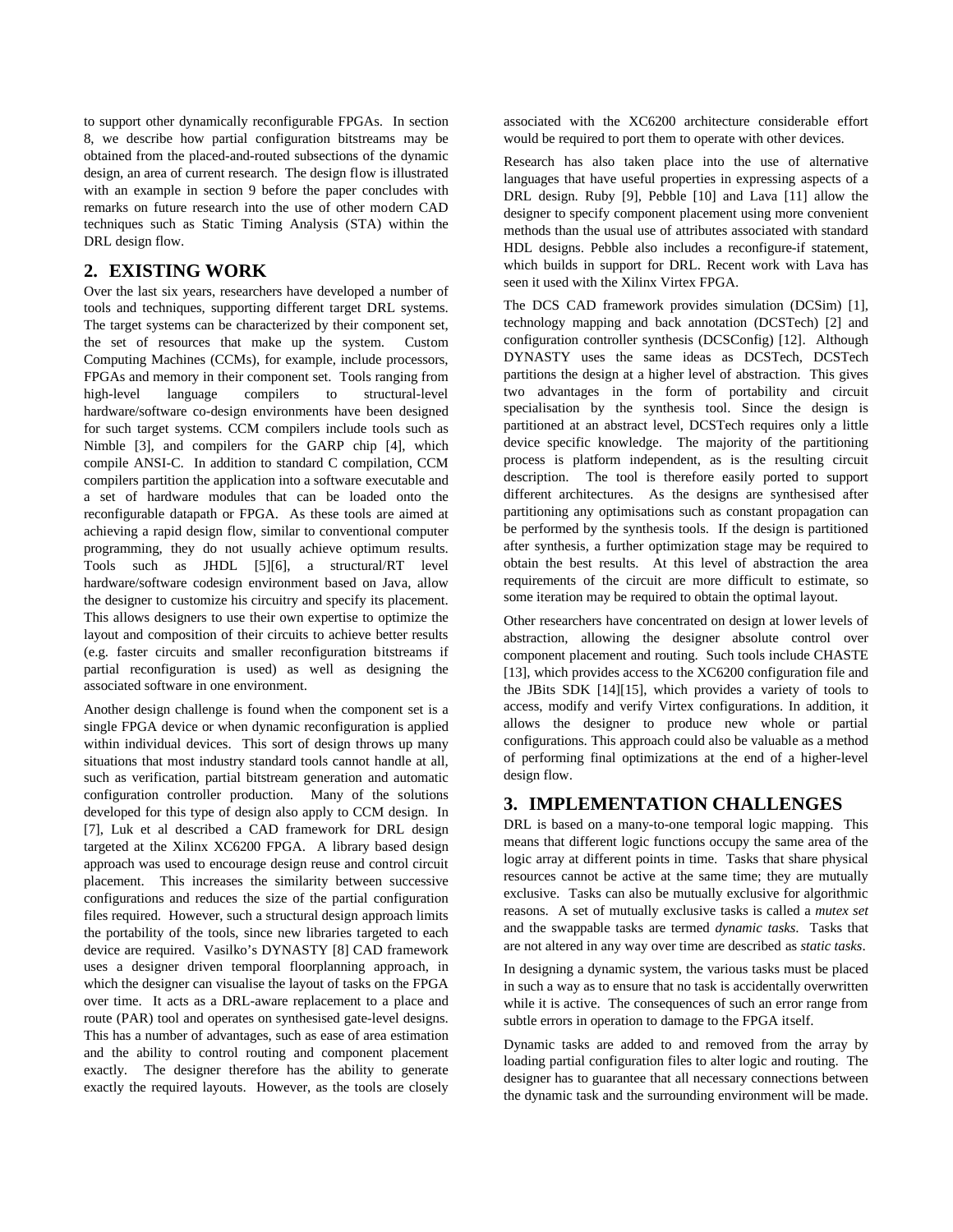The routing paths configured onto the array with the dynamic task must meet the routing coming from the surrounding array to which they are intended to connect. The bitstreams must not cause contention, for example by configuring a second driver onto a bidirectional routing resource.

The final problem the designer faces is that standard CAD tools, which are intended for the design of static circuits, will not accept the mapping of more than one function to a particular logic resource. Similarly, multiple drivers for a particular signal would be treated as an error, since no mechanism exists to indicate that the drivers are scheduled to operate at different times.

# **4. AUTOMATING DYNAMIC DESIGN PROCESSING WITH DCSTech**

#### **4.1 Overview**

DCSTech was designed as a tool to help the designer to overcome these problems. It can be thought of as a domain converter between the static and dynamic domains, fig. 1. The input dynamic system is split into a series of static designs on which conventional design tools (synthesis and APR) can be used. After the required implementation steps have been performed on these static sub-designs, a number of files are produced. VITAL compliant VHDL files that describe the systems functionality are created, along with SDF files specifying the circuit's timing and configuration bitstreams. These files all require further processing before they are useful.

To verify the designs functionality and timing, the SDF and VHDL files must be converted back to the dynamic domain, in order to simulate them in the context of the overall system. To implement the dynamic system, the configuration bitstreams must also be converted into valid partial reconfigurations. The original version of DCSTech supported the domain conversion of timing information. This was because designs were specified at the netlist level, and therefore a VITAL compliant simulation model could be produced from the original design. The use of higher design abstractions such as behavioural code combined with synthesis means that no such netlist exists before synthesis. The current version has therefore added netlist conversion to the

original SDF conversion, leaving bitstream conversion as a manual process. The progress so far is illustrated in fig. 2.

### **4.2 Design and File Flow**

The dynamic design input to DCSTech consists of VHDL files describing the systems functionality. Each dynamic task is represented as a component instantiation. Hence, the top-level of the design is structural. Within each component, any synthesisable level of abstraction can be used. The designer assigns each dynamic task to a mutex set. This mutex set is assigned a zone on the logic array and all dynamic tasks within that set must reside within the corresponding zone. Thus, tasks within a mutex set can overwrite each other, but static logic and tasks in other mutex sets are unaffected. The correct system operation is then assured so long as an appropriate reconfiguration schedule is used (it is possible that the configuration control mechanism used to activate and deactivate tasks could cause problems if it is incorrectly designed). Clearly, the zone of each mutex set must be large enough to accommodate its largest task.



#### **Figure 2: Domain transforms performed by different DCSTech versions**

The dynamic intent of the system is captured in a Reconfiguration Information Format (RIF) file. This file describes the conditions under which tasks activate (are configured onto the FPGA) and deactivate (are removed or stopped), the mutex set to which they belong and their placement. Information on the RIF file was published in [2].

In the static domain, one of the sub-designs deals with all the static tasks in the design while each dynamic task is placed into a



**Figure 1: DCSTech: Domain conversion between static and dynamic domains**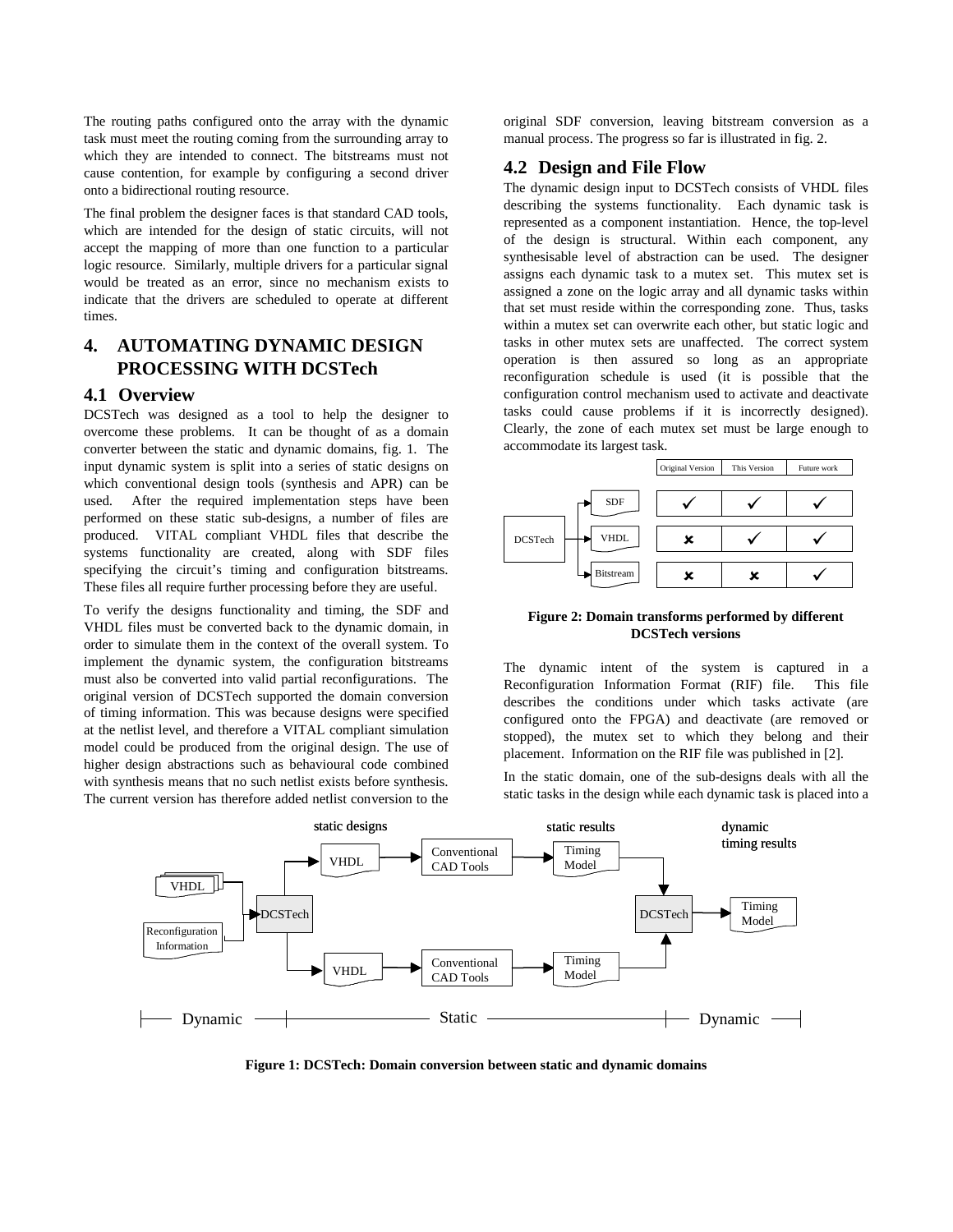

**Figure 3: Floorplan of a DRL circuit containing two dynamic tasks before and after processing by DCSTech** 

sub-design of its own. The concept of terminals is used to ensure the correct routing connectivity with the dynamic tasks surrounding environment. These are special components used to lock the end of hanging signals to a particular location on the logic array. By locating both hanging ends of the signal at the same place, the connection can be easily produced. One reserved area is added to the static sub-design for each mutex set in the original design. Similarly, the dynamic task components are surrounded by a bounding-box that ensures that they will be placed within the reserved area for their mutex set, fig. 3.

After the sub-designs have been placed and routed by standard back-end tools, accurate estimates of their timing can be made. These estimates are typically written out into an SDF file. To allow evaluation of the performance of the system, this information must be applied to the overall dynamic system. DCSTech is capable of mapping the SDF information into the dynamic design simulation model that DCSim creates, allowing timing simulation.

To apply the SDF file to the dynamic domain, the cells must each be changed to match the hierarchy of the dynamic system simulation to which it is applied. In addition, the timing entries for the terminals are removed and their relevant timing information mapped to isolation switches (simulation artefacts added by DCSim to mimic the design's dynamic behavior in a conventional simulator). Although the system hierarchy is altered during this domain conversion process, the actual timing information is unaltered, providing an accurate timing model. Further details of the process can be found in [2].

# **5. CHANGES MADE TO DCSTech TO TARGET THE VIRTEX**

A number of changes were required in order to retarget the static design representations to Virtex synthesis and APR tools, as

summarized in table 1. These changes allow us to replicate the capabilities DCSTech made available for the XC6200 on the Virtex.

|                      | Table 1. Methods of implementing DCSTech requirements |  |  |
|----------------------|-------------------------------------------------------|--|--|
| on XC6200 and Virtex |                                                       |  |  |

| Problem                                              | XC6200 Solution                                                | Virtex Solution                                              |
|------------------------------------------------------|----------------------------------------------------------------|--------------------------------------------------------------|
| Reserving areas of<br>the array                      | Reserve constraint                                             | Prohibit constraint                                          |
| Locating dynamic<br>tasks within a<br>zone           | bbox attribute<br>assigns a bounding<br>hox                    | loc constraint allows<br>ranges to be<br>assigned            |
| Preventing partial<br>circuits from<br>being removed | Use register as<br>terminal<br>component on<br>hanging signals | Changes to design<br>representation and<br>software settings |
| Lock hanging<br>signals to fixed<br>array locations  | Terminal<br>components with<br>rloc constraints                | Terminal<br>components with loc<br>constraints               |

Reserving areas on the logic array is a simple change of attribute from a RESERVE constraint which prevents XACT6000 from placing logic in the specified zone to specifying a PROHIBIT constraint which does the same task in the Xilinx CAD tools. This is added to the User Constraints Format (UCF) file. Dynamic task locations can be set using a combination of an rloc and a bbox attribute in XACT6000. The Virtex tools allow location ranges to be specified with the loc attribute.

Because registers could be read from and written to through the XC6200 configuration interface, any line connected to and from registers was considered a valid connection, even when the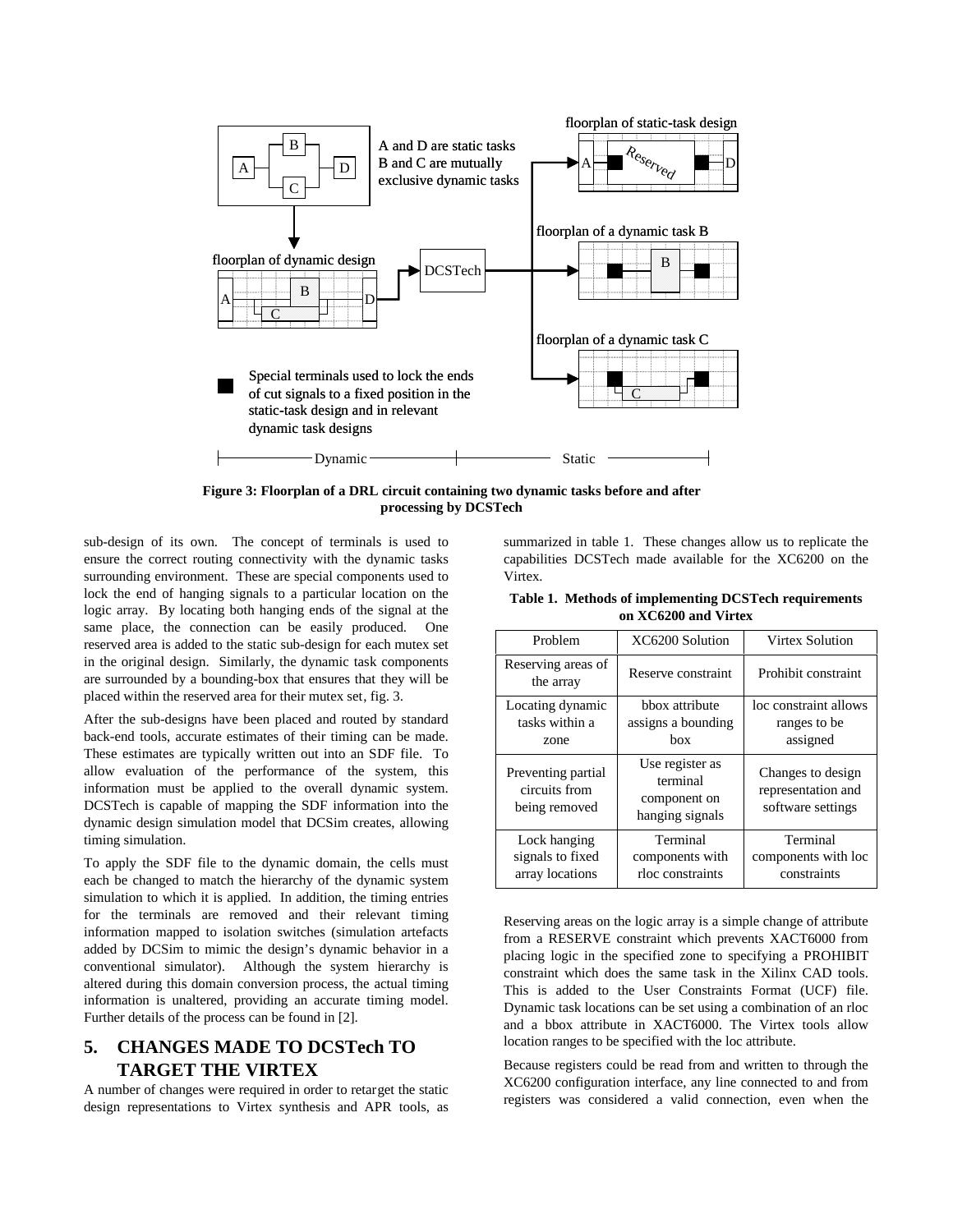register had incomplete connectivity, such as no output connection. Using registers to terminate hanging nets therefore prevented partial circuits from being removed. This technique does not work with the Virtex synthesis tools, making two changes necessary in the way that dynamic designs were represented in the static domain. Firstly, the VHDL entity of each dynamic task must have ports in it to describe its connectivity, whereas before terminal components were all that was required. In addition, to prevent large areas of the static design being optimised away, the connectivity between the inputs and outputs of the reserved area should be indicated. Instantiating a black-box "mutex set" component, encapsulating the inputs and outputs of all the dynamic tasks in the mutex set solves this problem. The Xilinx Foundation tools support an option not to remove unconnected logic, which suffices for the placement and routing stage.

The terminal component used to terminate hanging nets has been changed to a wire or buffer mapped to a look-up-table. This component replaces the RPFDs and FDCs used on the XC6200 and has an advantage in that it does not contribute any functionality, while accepting location constraints. This simplifies the changes required in the final bitstream generation stage and the netlist conversion process.

The changes described above allow most of the basic requirements outlined in section 3 to be met by the standard Virtex tools. However, one area of weakness is constraining the placement of routing. The constraints described above only apply to logic placement, and therefore the routing from circuits can exceed their bounding boxes and invade reserved zones, although the Xilinx modular design tools [16] can help alleviate this problem. These are factors that the designer must take account of when configuration bitstreams are being produced, either by re-routing the offending lines, or by including the routes in the appropriate configurations. In effect, the dynamic task bounding-box should be increased in size to accommodate any wayward routing.

# **6. ENHANCED BACKANNOTATED TIMING SUPPORT**

The original static-to-dynamic domain conversion support for SDF files has been enhanced in the new revision of DCSTech. SDF information can only be applied to gate-level VITAL

compliant designs. If a design is produced at an abstract level, then SDF information cannot be applied to it.

As with most modern APR tools, the Virtex tools are capable of writing out a VITAL VHDL netlist that matches their SDF files. The netlists are typically flat "seas of gates" with no hierarchy (although many tools allow control over hierarchy flattening). These files must be included in the domain conversion process in order to allow timing analysis to be performed when design abstractions above the structural level are used. DCSTech handles this domain conversion process by instantiating the dynamic tasks into the VHDL netlist for the static design. The resulting dynamic circuit is, in effect a gate-level version of the original RTL design, such as a DRL aware synthesis tool might produce. DCSim is used to simulate the circuit. Since the hierarchy of the system often changes if synthesis and APR tools flatten the design, it may not match the hierarchy entries in the original RIF file. Therefore, a new RIF file is written as part of the domain conversion process. The domain conversion therefore produces a complete new dynamic design representation that DCSim can use to build a simulation model.

As reported in section 4, the relevant timing information associated with the terminal components is usually applied to DCSim's isolation switches while the references to the terminal components are removed from the design. However, the Virtex terminal components have no functionality and therefore do not interfere with the simulation of the system. As a result, those components that contribute timing data do not need to be removed during the static to dynamic domain conversion; hence, there is no need to retarget the timing data to the isolation switches (although the isolation switches are still introduced as they are needed to simulate the circuit). This simplifies the conversion process thereby reducing the runtime of the DCSTech tool.

### **7. THE EXTENDED DCSTech TOOL**

DCSTech now provides multi-architecture support and interfaces with several third party CAD tools. It was originally designed to be extensible with as much of the technique as generic and device independent as possible. Obviously, changes in the CAD environment and device architectures will mean that parts of the technique will need to be changed, either to take advantage of device features or to coexist with its supporting CAD



**Figure 4: File flow for the extended DCSTech tool**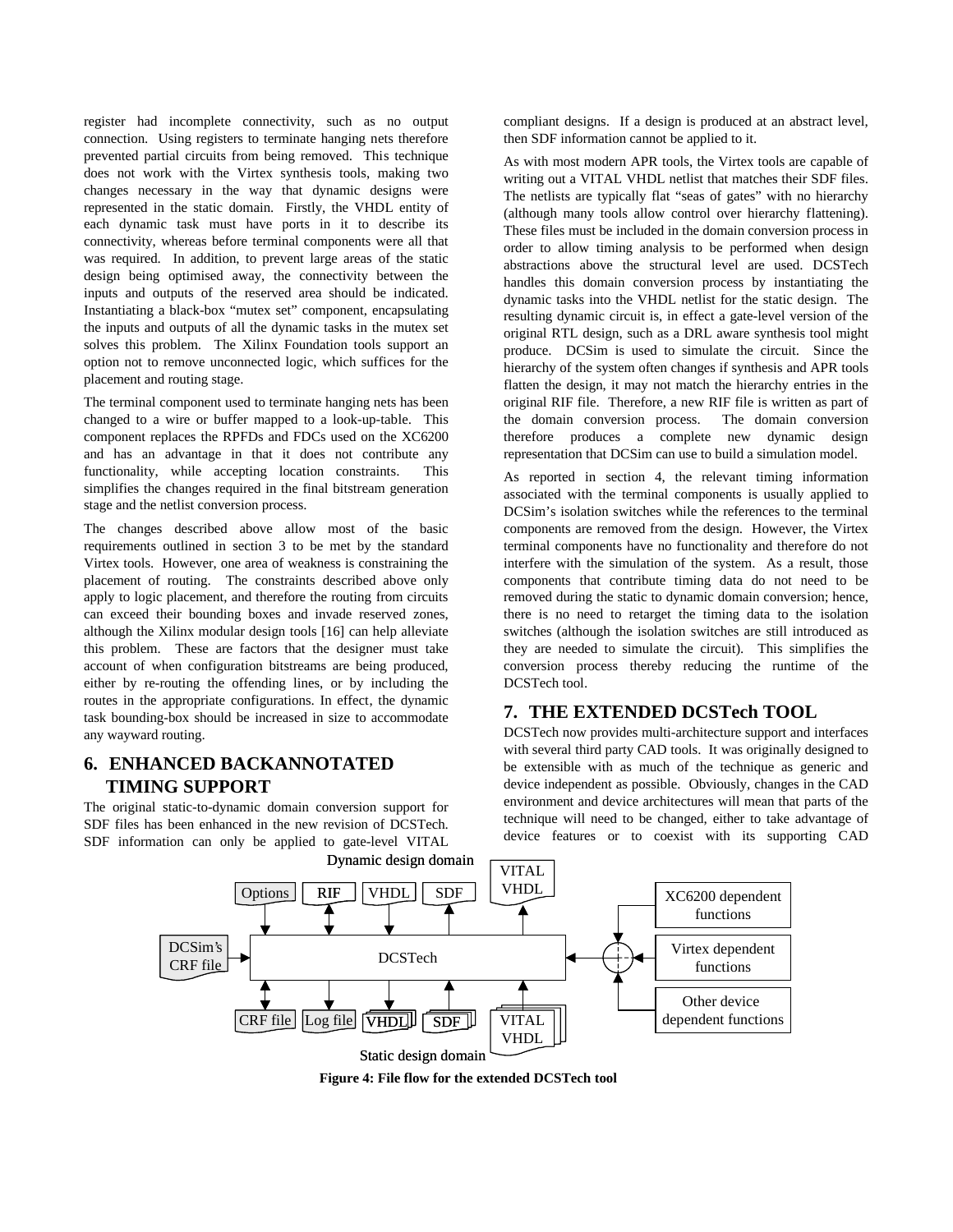framework. The major changes came on the back annotation side, where support for VHDL domain conversion was added. However, this is not something that is specific to the Virtex device, but a necessary step to enable designers to work at higher levels of abstraction. Therefore, the concepts behind the tool remain generic and architecture independent and the design methodology, outlined in section 4, remains unchanged in this revision. To facilitate this extensibility, the device dependent functions are stored in dynamic link libraries. New devices can therefore be supported with the addition of a DLL. The file flow for DCSTech is shown in fig. 4.

The shaded files represent non-design files used as part of DCSTech's operation. The CRF files are cross-reference files used to store information such as terminal component connectivity and isolation switch locations (DCSim). The log file contains reports for the user. The options file can be used as an alternative to typing in command line switches.

The design philosophy described in this paper will be able to provide DRL design support for any FPGA and CAD tool set provided it complies with the following requirements:

- The FPGA is dynamically reconfigurable
- Synthesis or design translation from VHDL is available
- A suitable component can be found to lock the ends of hanging nets to a particular location on the logic array
- A method is available to prevent unconnected circuits being removed from the design
- Components can be assigned a bounding-box constraining them to a location on the array
- Areas of the array can be reserved, prohibiting other logic from being placed within that area
- The APR tools produce back annotated VITAL VHDL and SDF files
- The names of elements instantiated into the design in a structural manner are predictable within the SDF and VITAL VHDL models. Components generated by synthesis tools generally have unpredictable names, but structural components are usually named after their instantiation label and the hierarchy above them in the original design. DCSTech has to be able to find the terminal components that are added to the design in the dynamic-to-static conversion as part of the static-todynamic conversion after APR
- The configuration file is open to modification, via an open file format or APIs such as JBits. This is not necessary for DCSTech itself, but would be necessary to modify the bitstreams in order to actually implement the system

Since most modern CAD packages fulfil these requirements, with the exception of bitstream access, support for the majority of modern dynamically reconfigurable FPGAs should be possible with only minor alterations in addition to those described in sections 5 and 6.

### **8. BITSTREAM GENERATION**

Conventional CAD tools can provide a configuration bitstream for each of the partial circuits produced by DCSTech's dynamicto-static conversion process. As shown in fig. 3, the partial circuits consist of one configuration representing all the static circuits and a configuration for each dynamic circuit. The static circuits are connected to terminal components that lock the ends of floating connections to dynamic circuits in place. Similarly, floating connections to the static circuits within each dynamic task are locked in place by identically located terminals. These overlying terminal components must be converted to a connection between the two routes, by altering the configuration bitstream.

Unless the tools are capable of producing partial configuration files, their output files represent a configuration of each partial circuit on an otherwise unconfigured FPGA. If these files were applied to the FPGA, they would blank out all the existing circuitry. For the system to operate correctly, however, only circuitry that shares resources with the partial circuit to be loaded should be disrupted when it is activated. The partial circuit configurations need to be converted to partial configurations, which reconfigure only the area occupied by a dynamic task within its mutex set zone.

A further complication is caused by the lack of control over routing placement noted in section 5. It is possible that routing in a dynamic task will use the same line as routing in a static task. If the dynamic task is then configured onto the array, the routing conflict will cause errors in operation and possibly device damage. The designer must ensure that the routing resources used by each dynamic task are not shared by static tasks or dynamic tasks in other mutex sets.

The target device configuration mechanism is another factor in the strategy used to produce partial configurations. The XC6200 allows individual parts of the logic array to be altered; therefore, only parts of the array in the dynamic task bounding-box need be considered. In the Virtex, however, reconfiguration takes place in columns. The smallest unit of configuration data that can be applied is a frame, which configures a subset of the resources in a column. Forty-eight frames are required to completely configure a column [17]. As a result, all the logic and routing in any column which makes up part of a dynamic task boundingbox must be included in the partial reconfiguration bitstreams. Therefore, any static logic or routing that overlaps these columns, must be included in the partial configuration bitstream of that dynamic task otherwise it could be overwritten.

For devices that contain bidirectional routing resources, care must be taken not to configure a second driver onto a line during the course of a partial reconfiguration otherwise device damage may occur. One possible solution to this problem is to apply a deactivate configuration, which blanks out existing circuitry on part of the array, prior to loading a new dynamic task, but this would increase the reconfiguration interval. To prevent static circuit disruption, the deactivate configuration needs to contain any static logic within the reconfiguration zone.

The generation of partial bitstreams for the Virtex device therefore consists of several steps. Firstly, all the routing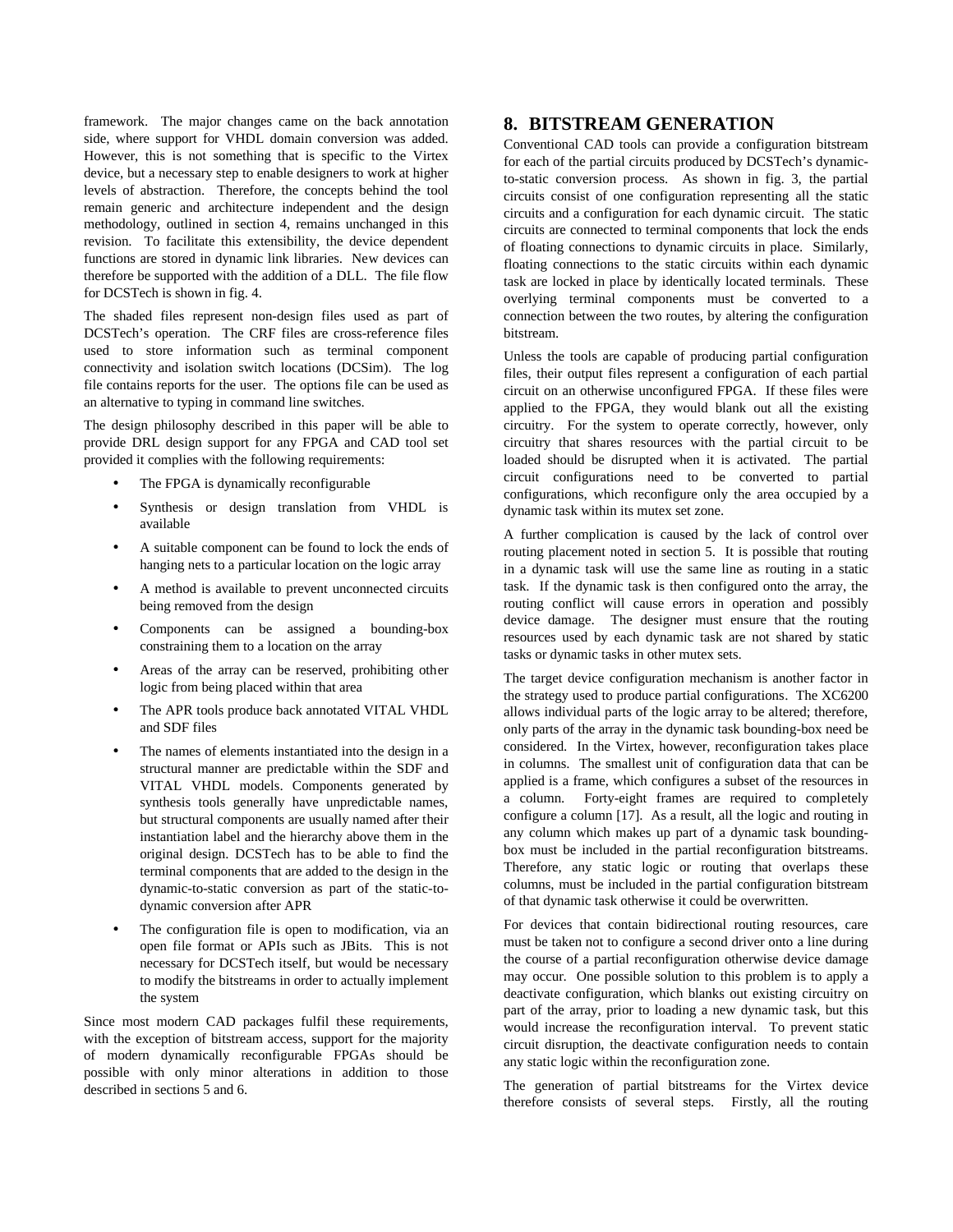resources used by each partial circuit must be evaluated. JRoute [18], part of the JBits SDK includes functions that perform this step. The routing should then be checked for conflicts between circuits that can reside on the array concurrently. The physical bounding-box for each dynamic task (which includes both logic and routing) should then be determined and, from this, the area occupied by each mutex set. The circuitry to be reconfigured for each dynamic task therefore includes all logic and routing within all the columns occupied by the mutex set area. In the Virtex FPGA, the terminal components can be converted to connections, simply by connecting the routes to both sides of the LUT (i.e. merging the routing to and from the two overlapping terminals). This is because the LUT is configured to behave like a wire. Once these processes have been completed, partial bitstreams for the affected FPGA areas can be generated (possibly including deactivate configurations). JBits includes support for this process via JRTR [15].

# **9. EXAMPLE COMPLEX NUMBER MULTIPLIER**

As a simple example to demonstrate the operation of DCSTech, a dynamically reconfigurable constant complex number multiplier is presented. Complex numbers consist of two parts: the real part and the imaginary part, which is a coefficient of j (the square root of  $-1$ ). The product of two complex numbers is calculated as follows:

 $p$  \_ *real* =  $a$  \_ *real*  $\times b$  \_ *real* −  $a$  \_ *imag*  $\times b$  \_ *imag*  $p \cdot \text{imag} = a \cdot \text{real} \times b \cdot \text{imag} + a \cdot \text{imag} \times b \cdot \text{real}$ 

where p\_real and p\_imag are the real and imaginary parts of the product, p, of complex numbers a and b. The operation therefore requires four multipliers, an adder and a subtractor.

In the example, the complex product is formed by multiplying the input complex number, x, by a constant complex coefficient. The constant coefficient values can be hardwired into constant coefficient multipliers potentially saving area and improving performance. A diagram of the system, with a coefficient of 10  $+$  j12, is presented in fig. 5. The constant complex coefficient is dependent on the multiplication factors of the four multiplier circuits. Therefore, to support a different coefficient, the four constant coefficient multipliers need to be changed.



**Figure 5. Circuit to multiply by 10+j12** 

The multipliers can be reconfigured to alter their multiplication factor and thus allow the system to support other coefficients. The remaining circuitry does not require alteration in any way.

The set of four multipliers therefore forms a dynamic task. One dynamic task is required for each coefficient supported. As the different coefficients are mutually exclusive, the dynamic tasks are all members of the same mutex set and can be assigned the same area of the logic array. Since the registers and adders surrounding the dynamic multipliers are not altered during the reconfigurations, they constitute its static circuitry. Based on these assignments, DCSTech can partition the dynamic design into multiple static designs that can be placed and routed as shown in fig. 1.



Dynamic Task Bounding-Box

**Figure 6. Post-APR layout of the 10+j12 dynamic task. This comprises the four multipliers shown in fig. 5, surrounded by terminal components. The areas highlighted in gray indicate terminal components, while the area highlighted in white indicates the dynamic task bounding-box** 





**Figure 7. Layout of the complex multiplier's static circuitry. This consists of the registers, adder and subtractor in fig. 5, with terminal components locking the ends of connections to and from the multipliers in place.** 

A complex multiplier with two dynamic tasks allowing multiplication by the coefficients  $(10 + j12)$  and  $(15 + j14)$  was created. The layout of the  $(10 + i12)$  dynamic task and the static circuitry after APR on a XCV50 is shown in figs. 6 and 7. Fig. 6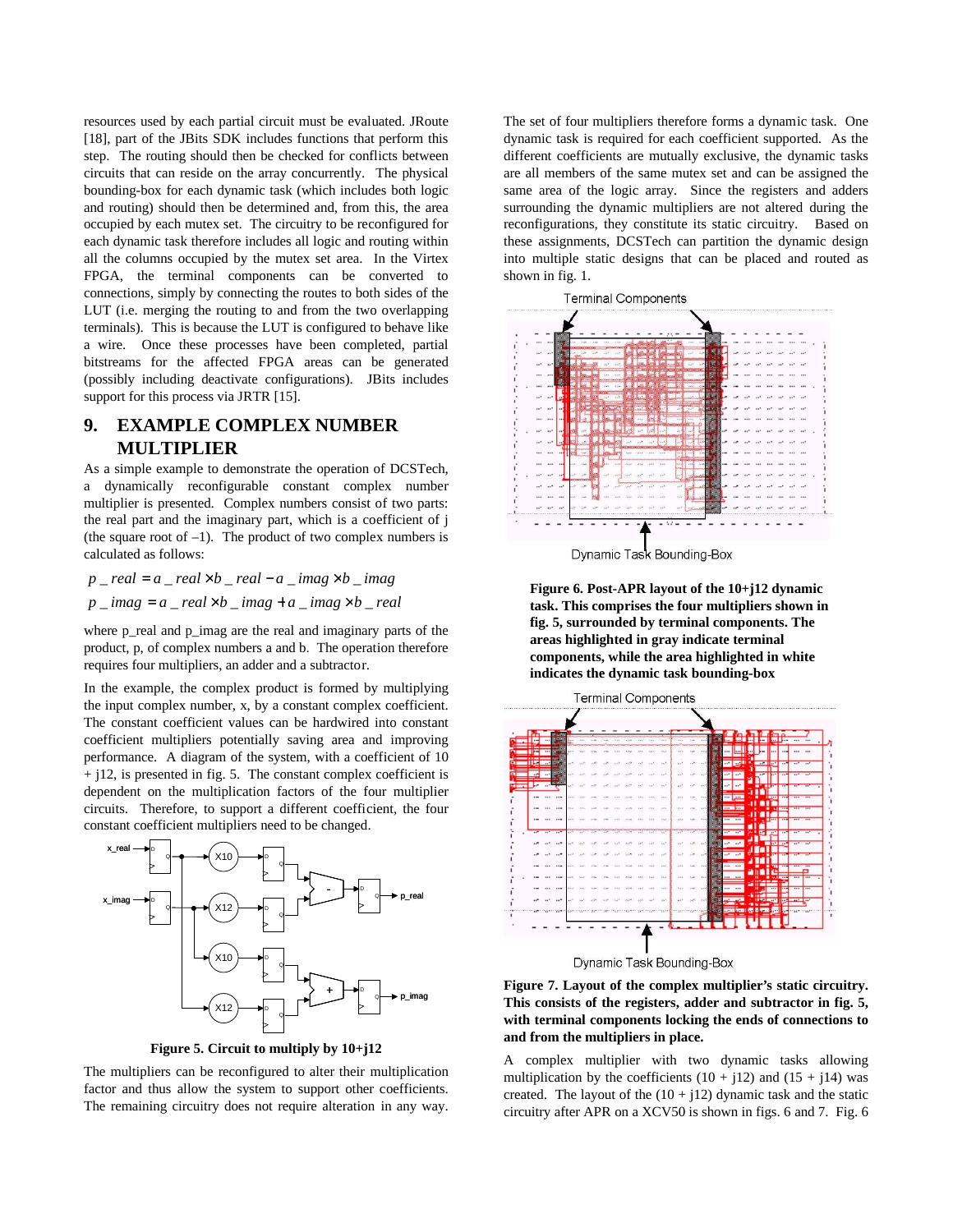

**Figure 8. A backannotated timing simulation waveform for the dynamically reconfigurable complex multiplier**

shows evidence of routing exceeding the dynamic task's bounding-box. Similarly, fig. 7 shows that some of the static circuit's routing has been placed within the bounding-box. When implemented, the partial configuration bitstreams should include such stray routing as discussed in section 8.

After APR, the circuits timing can be verified. DCSTech is used to reassemble the static parts of the system into a VITAL compliant gate-level model of the dynamic system and create a matching SDF file. A new RIF file is written as part of this process, to match any design hierarchy changes which occurred during synthesis and APR. This model is then further processed by DCSim to produce a dynamic simulation model, making use of the new RIF file. A waveform for the timing simulation of the system is shown in fig. 8.

The input number is represented by x\_real and x\_imag and is set to  $15 + i16$ . At 110 ns, the n\_Rst (reset) input is de-asserted, allowing the multiplier to begin operation. The two status signals at the bottom of fig. 8 indicate the configuration status of the two dynamic tasks. Initially, task  $15 + i14$  activates. The first multiplication is therefore:

 $(15 + j16) \times (15 + j14)$ ,

which equals  $(1 + i450)$ , matching the result displayed on the outputs p\_real and p\_imag after 200 ns. At 240 ns task  $10 + j12$ activates. For simplicity, a time of 50 ns is assumed for the reconfiguration. Two clock edges occur during the reconfiguration interval. The exact configuration of the mutex set zone is uncertain during this time. The simulation model therefore puts 'X' on all the dynamic task outputs during this period. These can be seen emerging from the pipeline between 290 and 355 ns. Thereafter, the result of multiplication by  $(10 +$  $j12$ ), which is  $(-42 + j340)$ , is displayed on the p output.

# **10. FUTURE WORK**

For large systems, the use of timing simulation to verify timing is a slow process. Not only does the simulator require long runtimes, but also a lot of effort is required to generate a testbench with sufficient test-vectors and coverage. Static Timing Analysis (STA) is a timing verification approach that evaluates the timing of each path through the circuit without test-vectors. These tools can read a variety of file formats including VHDL and SDF. Since the new version of DCSTech produces both these files, it therefore may enable the application of STA to the dynamic design. While this would not take into account the time consumed by reconfigurations, it would allow the verification of all the timing issues that affect circuit performance, such as maximum clock speed, critical path and set-up and hold times.

In the DRL design flow presented in this paper, the designer is faced with the problem of partitioning the design at the RT level, rather than a lower level of abstraction. At this level, the exact area occupied by each block is unknown, although it can be estimated approximately. Therefore, some iteration and refinement may be required to obtain a suitable partitioning. A design management tool could simplify this process, by estimating area requirements for each task in the application and presenting the information graphically. Temporal floorplanners for netlists have already been developed. This would be a similar idea but at a higher level of abstraction.

Most of the bitstream generation steps outlined in section 8 are currently carried out manually. As the APIs in JBits carry out many of the more complex functions associated with Virtex partial bitstream generation, it is possible to automate the process and this is the focus of future work.

### **11. CONCLUSIONS**

This paper shows how the major similarities between the standard CAD tools available for different FPGA architectures can be exploited to implement an easily portable CAD framework for DRL design. The technique relies on a select set of capabilities, supported by most CAD toolsets, within the underlying FPGA platform's supporting tools. From this, automated support for the main stages of the DRL design flow can be provided, including design specification, simulation, synthesis, APR and timing extraction.

 The final stage of the design flow is partial bitstream generation. The ideas behind partial bitstream generation, which are common across different FPGA families, were outlined. However, the exact method used to produce these bitstreams depends on both the capabilities of the standard CAD tools and the FPGA's configuration interface. The broad similarities